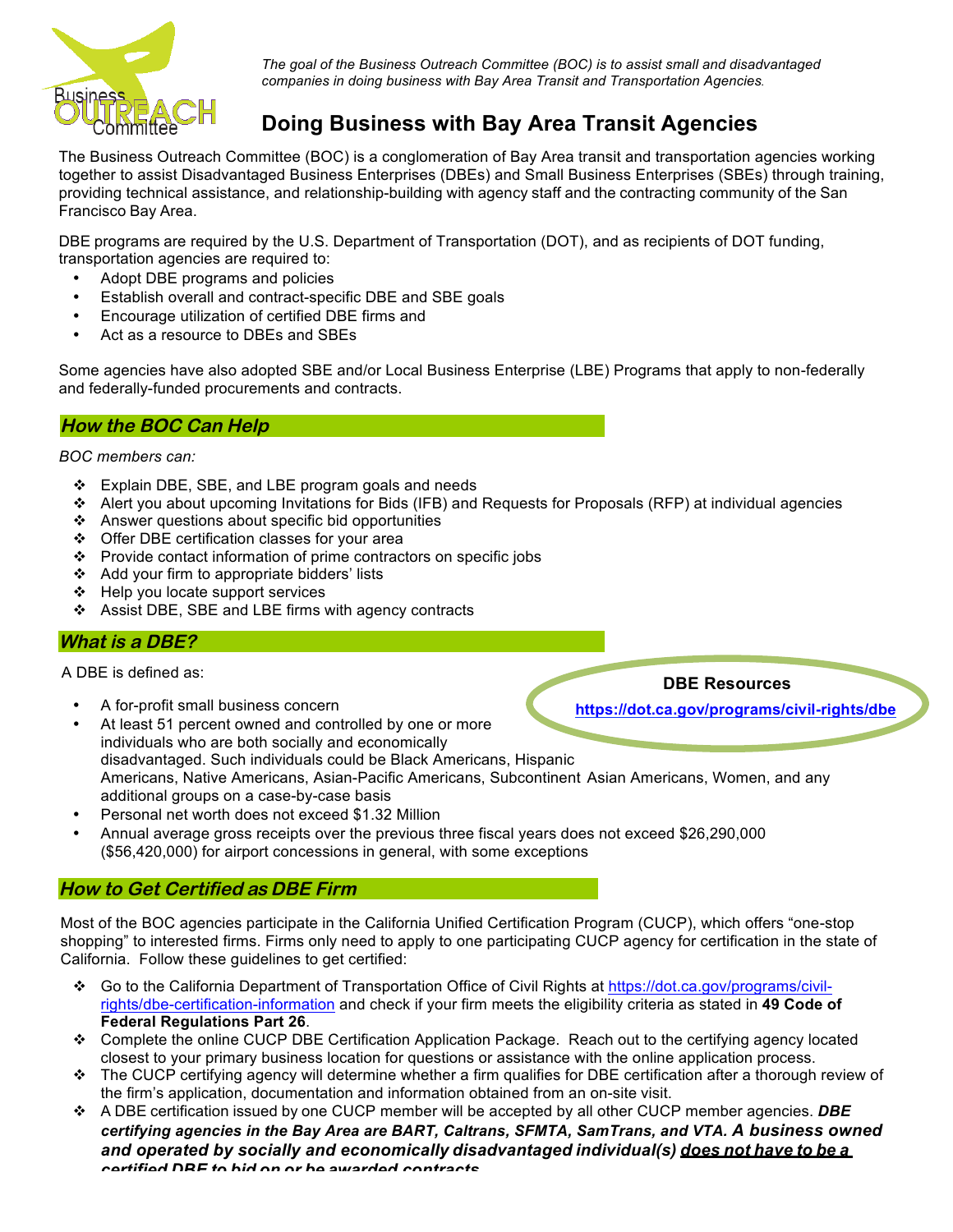#### **People you should know at each agency**

**Alameda Contra Costa Transit District (AC Transit)** www.actransit.org **Contracts Compliance Administrator:** Phillip Halley;

phalley@actransit.org; 510-891-7164; **Management Compliance Analyst Contracts Compliance**: Brooklyn Moore-Green; bpmgreen@actransit.org; 510-891-7231

**Alameda County Transportation Commission (Alameda CTC)** www.alamedactc.org **Associate Administrative Analyst**: Patrick Melgar; pmelgar@alamedactc.org; 510-208-7491

**Bay Area Rapid Transit District (BART)** www.bart.gov Principal Administrative Analyst: Alma Basurto; abasurto@bart.gov; 510-464-6388

**California Department of Transportation (CALTRANS)** www.dot.ca.gov **Branch Chief Small Business and Property Control:** Ayanna Nobles, Ayanna.nobles@dot.ca.gov; 510-908-8681

**California High Speed Rail Authority (HSR)** www.hsr.ca.gov **Small Business Advocate:** Catrina Blair; Catrina.Blair@hsr.ca.gov; 916-669-6560

**Central Contra Costa Transit Authority (County Connection)** www.countyconnection.com **Director of Recruitment & Employee Development:** Kristina Martinez; kmartinez@countyconnection.com; 925-680-2031 **Procurement:** Kevin Finn; finn@countyconnection.com; 925-680-2087; Scott Pevahouse; pevahouse@countyconnection.com; 925-680-2092

**City of Rio Vista** www.riovistacity.com/transit **Community Development Director:**

**City of Santa Rosa** www.srcity.org/reimagining **Transit Planner**: Yuri Koslen; ykoslen@srcity.org; 707-543-3335

**Golden Gate Bridge, Highway & Transportation District (GGBHTD)** www.goldengate.org

**DBE Program Administrator:** Artemisé Davenport; adavenport@goldengate.org; 415-257-4581; **Procurement: Bridge/Bus:**  Nicole Gilardi; 415-923-2317 **Ferry:** Lindy Teng; 415-923-2255

**Livermore Amador Valley Transit Authority (LAVTA)** www.wheelsbus.com Director of Finance: Tamara Edwards; tedwards@lavta.org;

925-455-7566 **Marin Transit** www.marintransit.org

**Director of Policy & Legislative Programs:** Keith Green; kgreen@marintransit.org; 415-226-0870

**Metropolitan Transportation Commission (MTC)** www.mtc.ca.gov **Contract Compliance Manager:** Michael Brinton; mbrinton@bayareametro.gov

510-778-6727; **Purchasing**: Luz Campos; lcampos@bayareametro.gov; 510-778-5390

**Napa Valley Transportation Authority (NVTA)** www.nvta.ca.gov **Manager of Finance**: Antonio Onorato; aonorato@nvta.ca.gov 707-259-8779

**San Francisco Bay Ferry, a service of the Water Emergency Transportation Authority (WETA)** www.watertransit.org **Program Manager/Analyst:** Lauren Duran Gularte; gularte@watertransit.org; 415-364-3188 **Planning Manager:** Terminals: Kevin Connolly, 415-291-3377

#### **San Francisco County Transportation Authority (SFCTA)** www.sfcta.org

Principle Management Analyst: Lily Yu; lily.yu@sfcta.org; 415-522-4811

**San Francisco Municipal Transportation Agency (SFMTA)** www.sfmta.go

**Contract Compliance Office Employment Unit Manager Finance and Information Technology Division:** Todd Senigar; todd.senigar@sfmta.com; 415-646-2014

**San Mateo County Transit District (SamTrans) and Peninsula Joint Powers Board (Caltrain)** www.smctd.com/bidscontracts **DBE Administrator**: Kamal Hubbard, Hubbardk@samtrans.com; 650-508- 7939

**Santa Clara Valley Transportation Authority (VTA)** www.vta.org **Business Diversity Programs Management Analyst:** Jennifer Mena; Jennifer.mena@vta.org; 408-321-5876

**Santa Cruz Metropolitan Transit District (Santa Cruz Metro)** www.scmtd.com

**Purchasing Agent:** Joan Jeffries; jjeffries@scmtd.com; 831-420-2572

**Solano County Transit (SolTrans)** www.soltransride.com **DBE Liaison Officer:** Reilly Kent; reilly@soltransride.com; 707-736-6986

**Sonoma-Marin Area Rail Transit (SMART)** www.sonomamarintrain.org **Chief Financial Officer**: Heather McKillop; hmckillop@sonomamarintrain.org; 707-794-3320

**Transbay Joint Powers Authority (TJPA)** www.tjpa.org **Chief Financial Officer:** Franklin Wong; fwong@tjpa.org; 415-597- 4617

**Tri Delta Transit (ECCTA)** www.trideltaltransit.com **DBE Liaison Officer**: Tania Babcock; tbabcock@eccta.org; 925-754-6622 ext. 223

**Western Contra Costa Transit Authority (WestCAT)** www.westcat.org **Grants & Compliance Manager:** Mike Furnary; mike@westcat.org**;** 510-724-3331